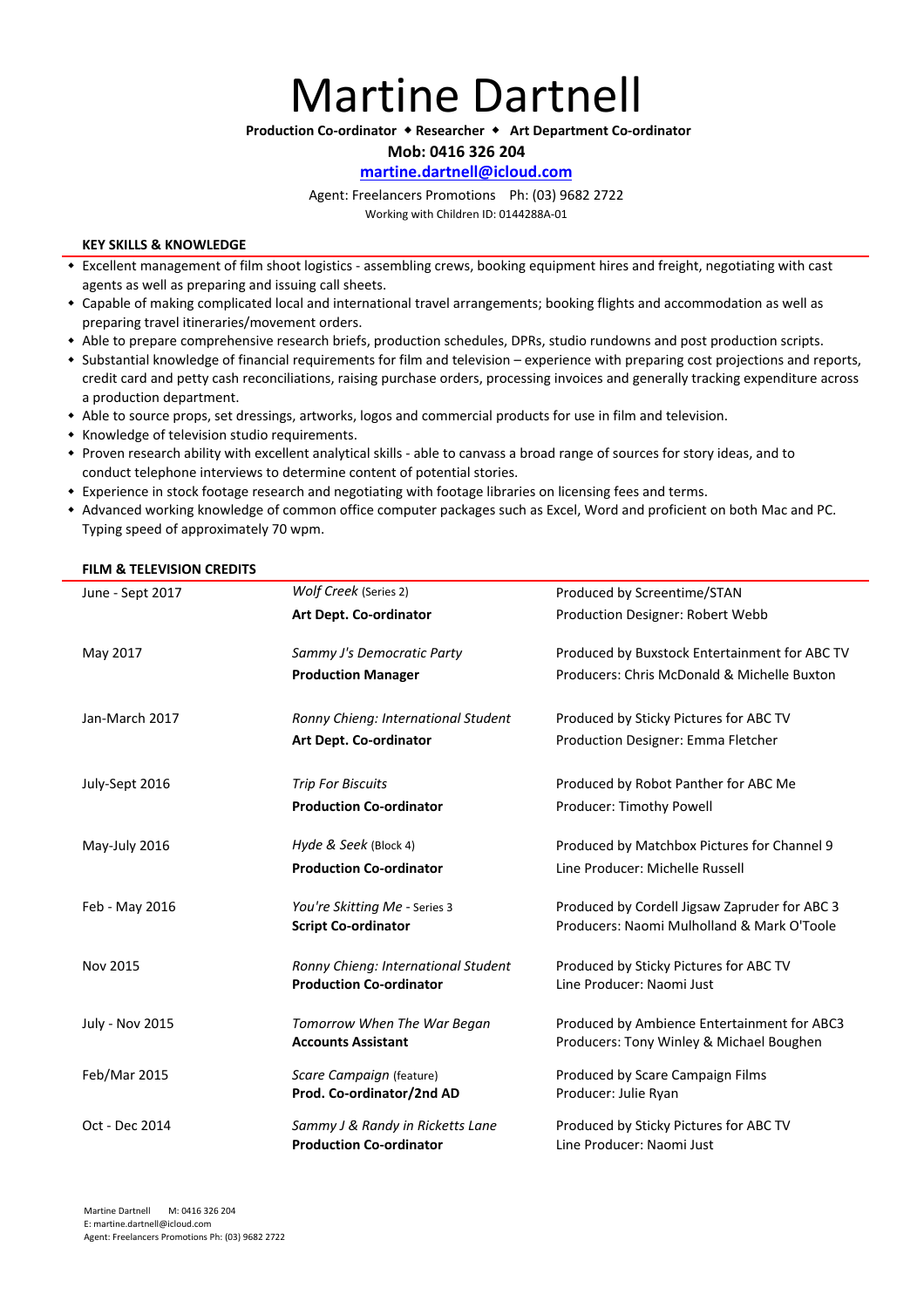| Jan 2012 -                  | Neighbours                                | Produced by Fremantle Media for Channel 11 |
|-----------------------------|-------------------------------------------|--------------------------------------------|
| Dec 2013                    | <b>Art Department Co-ordinator</b>        | Production Designer: Peta Lawson           |
|                             |                                           |                                            |
| Sept/Oct 2011               | Neighbours (Port Douglas shoot)           | Produced by Fremantle Media for Channel 11 |
|                             | <b>Travel/Production Co-ordinator</b>     | Production Manager: Naomi Cleaver          |
|                             |                                           |                                            |
| June 2011                   | The Killer Elite (pickup shoot)           | Produced by Ambience Entertainment         |
|                             | <b>Production Co-ordinator</b>            | Producer: Tony Winley                      |
| July - Sept 2009            | Frank & Jerry (low budget feature)        | Produced by Pure Pictures                  |
|                             | <b>Production Manager</b>                 | Producer: Jasmin Tarasin                   |
|                             |                                           |                                            |
| Jan - Nov 2008              | Gardening Australia - Series 19           | Produced & broadcast by ABC TV in 2008     |
|                             | <b>Researcher</b>                         | Prod. Manager: Miranda Howlett             |
|                             |                                           |                                            |
| Aug - Dec 2007              | Gardening Australia - Series 18           | Produced & broadcast by ABC TV in 2007     |
|                             | <b>Production Co-ordinator</b>            | Prod. Manager: Susie Elford                |
|                             |                                           |                                            |
| May - July 2007             | Prey                                      | Produced by Top Cat Films                  |
|                             | <b>Production Co-ordinator</b>            | Line Prod/s: Jan Bladier & David Lee       |
| <b>March - Nov 2006</b>     | The Choice                                | Produced by Parham Media for SBS.          |
|                             | <b>Documentary Production Manager</b>     | Director/Producer: Don Parham              |
|                             |                                           |                                            |
| Aug 2004 - Oct 2005         | Riot or Revolution (docu/drama)           | Produced by Parham Media for ABC TV.       |
|                             | <b>Documentary Production Manager</b>     | Director/Producer: Don Parham              |
|                             |                                           |                                            |
| <b>SELECTED TVC CREDITS</b> |                                           |                                            |
| <b>June 2014</b>            | Jeep - "Show & Tell" & "Backyard Cricket" | Produced by NiceBike                       |
|                             | <b>Production Co-ordinator</b>            | Producer: Elizabeth Rocka                  |
| April 2014                  | Mercedes C Class - "Blue Moon"            | Produced by Fixed Productions              |
|                             | <b>Production Assistant</b>               | Producer: Kate Merrin                      |
|                             |                                           |                                            |
| April 2014                  | Radiant                                   | Produced by Exit Films                     |
|                             | <b>Production Co-ordinator</b>            | Production Manager: John Sandow            |
| <b>March 2014</b>           | RSL - ANZAC Appeal 2014                   | Produced by Exit Films                     |
|                             | <b>Production Assistant</b>               | Production Manager: Kate Merrin            |
|                             |                                           |                                            |
| February 2014               | Bonds - "Pit Stains" & "Butt Crack"       | Produced by Curious Films                  |
|                             | <b>Production Co-ordinator</b>            | Production Manager: Samantha Kelly.        |
|                             |                                           |                                            |

| Sept 2009 - Oct 2010                                                                                                         | Kaleidio (multimedia producers) |  |
|------------------------------------------------------------------------------------------------------------------------------|---------------------------------|--|
| & March - May 2011                                                                                                           |                                 |  |
| <b>Researcher/Production Co-ordinator</b>                                                                                    |                                 |  |
| Part time role that has involved archive research for a number of multimedia projects including corporate videos for clients |                                 |  |
| such as Siemens, and exhibition videos for the National Sports Museum, as well as compiling all of the appropriate           |                                 |  |

paperwork for delivery.

| May 2003 - May 2006 | <b>Music Arts Dance Films</b> |
|---------------------|-------------------------------|
|---------------------|-------------------------------|

**Production/Administration Manager**

Ongoing part-time role that covered a diverse range of responsibilities including managing of Melbourne office whilst cast and crew were on location for *The Widower*, travel fixing, accounts payable, and co-ordinating the submission of completed films into film festivals worldwide.

## **July** - Nov 2002 **British Film Institute (London)**

Assistant to Director of Planning & Resources/Director of Development & Communications

Managed daily diary of busy Planning & Resources Director and arranged meetings for Planning & Resources department with staff, external contacts and British Film Institute governors.